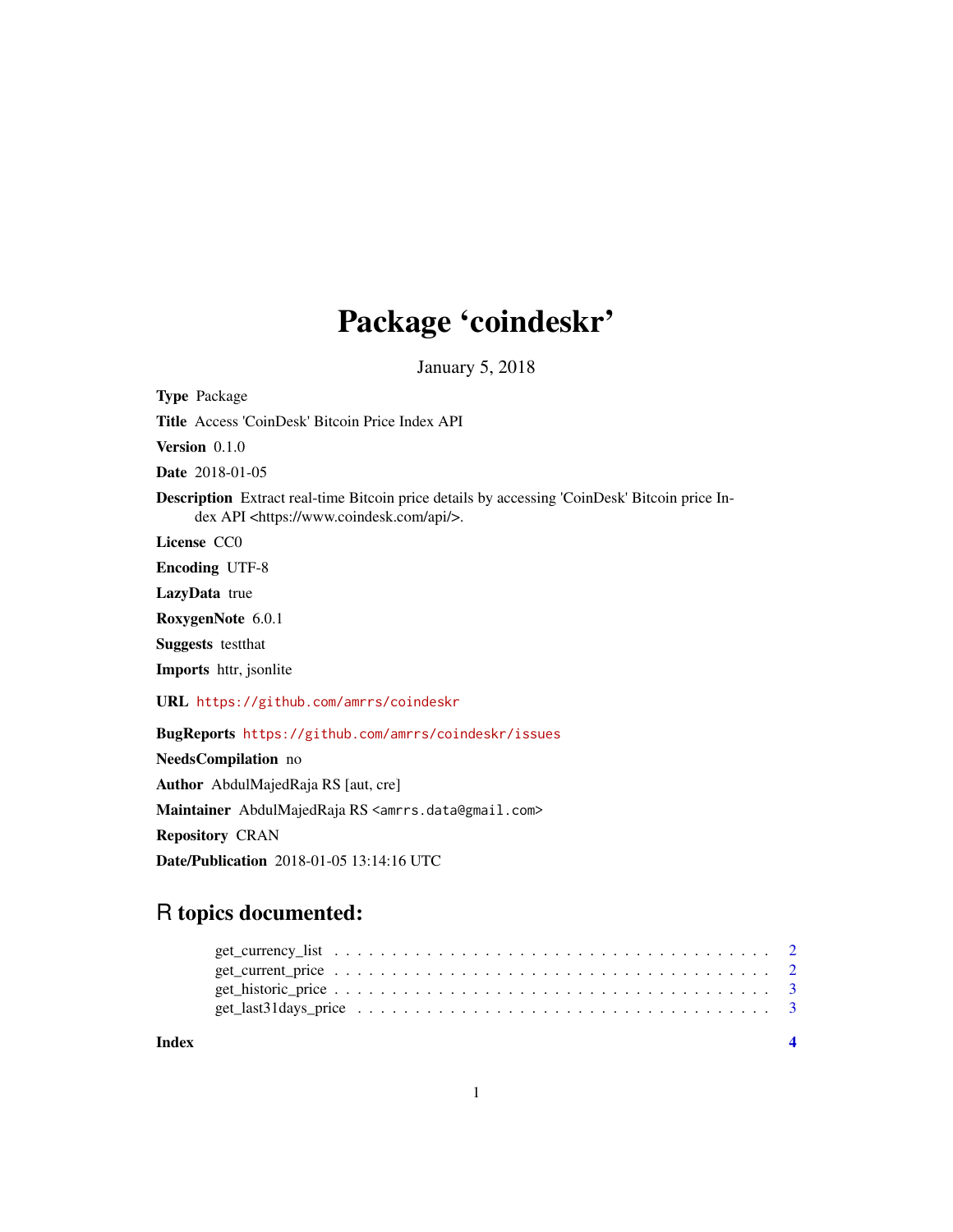<span id="page-1-0"></span>get\_currency\_list *Extract List of currency codes supported by Coindesk*

# Description

Extract List of currency codes supported by Coindesk

### Usage

```
get_currency_list()
```
# Value

Dataframe of different currency codes supported by Coindesk along with its country

## Examples

get\_currency\_list()

get\_current\_price *Extract Bitcoin Price Index from Coindesk API*

# Description

Extract Bitcoin Price Index from Coindesk API

# Usage

```
get_current_price(currency = "USD", only_price = FALSE)
```
# Arguments

| currency   | a valid ISO 4217 currency code supported by coindesk - verify with get currency list().<br>default is USD |
|------------|-----------------------------------------------------------------------------------------------------------|
| only_price | a TRUE/FALSE flag to force-return only the bitcoin price filtering other associ-<br>ated info             |

# Value

dataframe containing Bitcoin Price and other associated info returned from the API call if only\_price is FALSE, if TRUE, returns only the numeric value of Bitcoin price in the given currency

# Examples

get\_current\_price()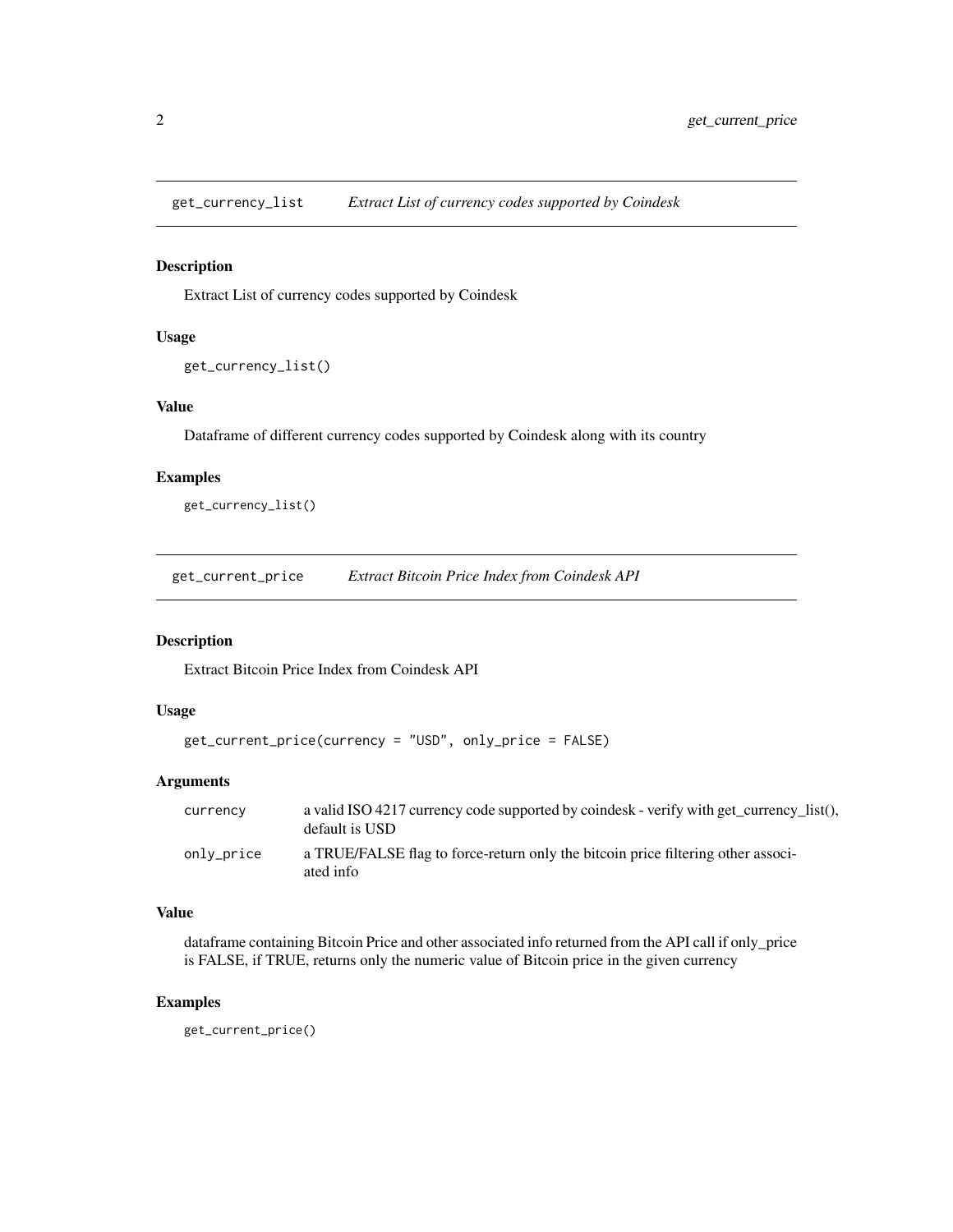<span id="page-2-0"></span>get\_historic\_price *Extract historic Price of Bitcoin for the given time period and given currency*

# Description

Extract historic Price of Bitcoin for the given time period and given currency

# Usage

```
get\_histoire\_price(currency = "USD", start = Sys.Date() - 2,end = Sys.DataFrame() - 1)
```
### Arguments

| currency | a valid ISO 4217 currency code supported by coindesk - verify with get_currency_list(),<br>default is USD               |
|----------|-------------------------------------------------------------------------------------------------------------------------|
| start    | start date supplied in the YYYY-MM-DD format, e.g. 2013-09-01 for Septem-<br>ber 1st, 2013. default is current date - 2 |
| end      | end date supplied in the YYYY-MM-DD format, e.g. 2013-09-01 for September<br>1st, 2013. default is current date - 1     |

# Value

Dataframe with the requested currency Price as one column and Date as rownames

# Examples

get\_historic\_price()

get\_last31days\_price *Extract daily USD Price of Bitcoin for the last 31 days*

#### Description

Extract daily USD Price of Bitcoin for the last 31 days

## Usage

get\_last31days\_price()

# Value

Dataframe with USD Price as one column and Date as rownames

# Examples

get\_last31days\_price()